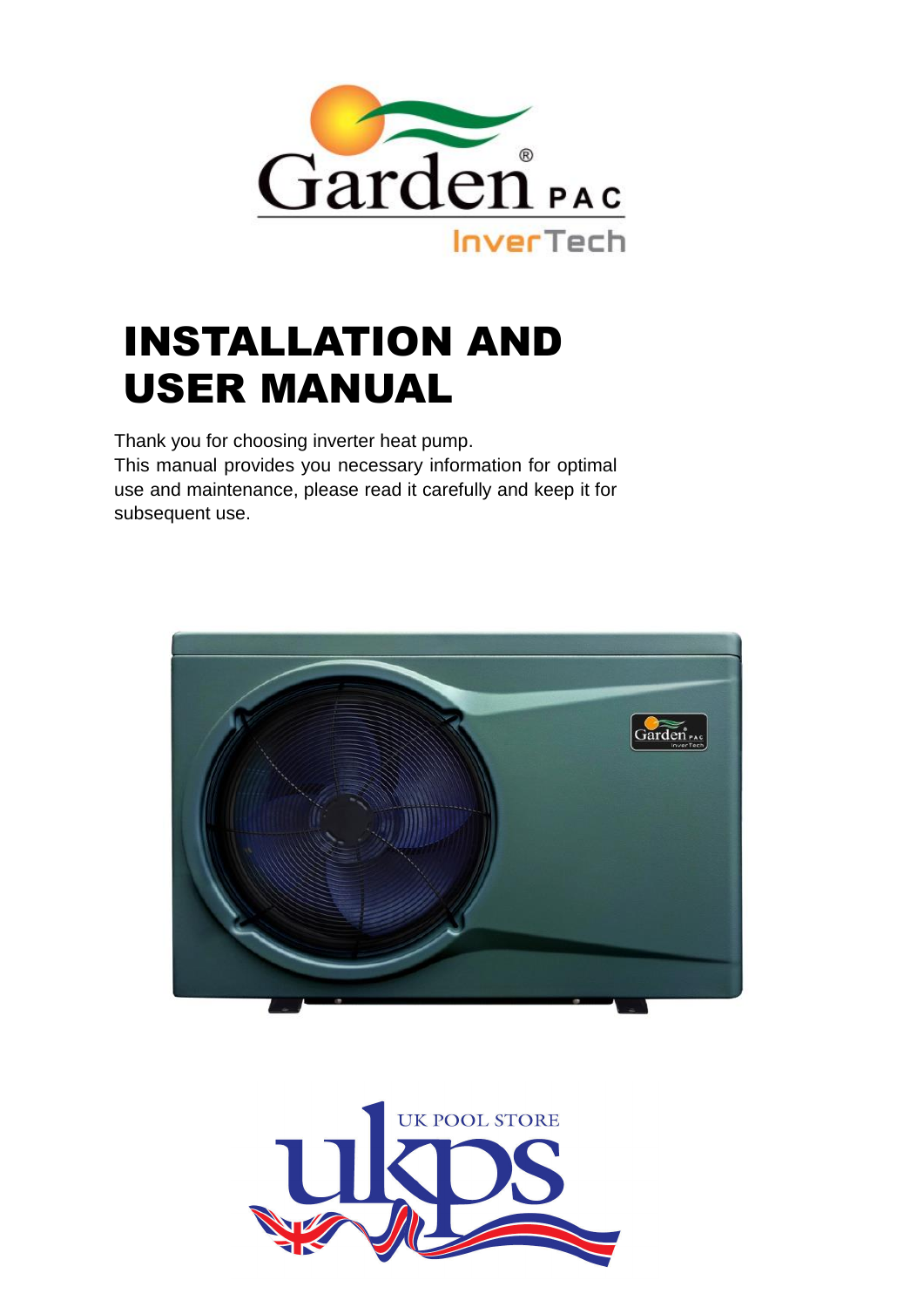## > 3. Technical specification

| <b>Model</b>                                              | <b>GHD-150</b><br>$-0191$ |  | <b>GHD-150</b><br>$-0185$ | <b>GHD-150</b><br>$-0186$ |  | <b>GHD-150</b><br>$-0188$ |  |  |  |  |
|-----------------------------------------------------------|---------------------------|--|---------------------------|---------------------------|--|---------------------------|--|--|--|--|
| Applied pool volume<br>(m <sup>3</sup> )                  | $20 - 40$                 |  | 30-60                     | 40-75                     |  | 65-120                    |  |  |  |  |
| Working air temp $(°C)$                                   |                           |  |                           |                           |  |                           |  |  |  |  |
| Performance Condition: Air 26°C, Water 26°C, Humidity 80% |                           |  |                           |                           |  |                           |  |  |  |  |
| Heating capacity (kW)                                     | 9.8                       |  | 13.3                      | 17.3                      |  | 27.9                      |  |  |  |  |
| Heating capacity (kW)<br>in silence mode                  | 7.8                       |  | 10.4                      | 13.8                      |  | 21.8                      |  |  |  |  |
| C.O.P                                                     | $6.4 - 15.0$              |  | $6.4 - 15.0$              | $6.3 - 15.2$              |  | $6.3 - 15.3$              |  |  |  |  |
| C.O.P in silence mode                                     | $7.4 - 15.0$              |  | $7.4 - 15.0$              | $7.3 - 15.2$              |  | $7.3 - 15.3$              |  |  |  |  |
| Performance Condition: Air 15°C, Water 26°C, Humidity 70% |                           |  |                           |                           |  |                           |  |  |  |  |
| Heating capacity (kW)                                     | 6.5                       |  | 9.4                       | 11.4                      |  | 18.0                      |  |  |  |  |
| Heating capacity (kW)<br>in silence mode                  | 5.1                       |  | 7.4                       | 8.8                       |  | 14.6                      |  |  |  |  |
| C.O.P                                                     | $4.4 - 7.6$               |  | $4.4 - 7.6$               | $4.3 - 7.8$               |  | $4.4 - 7.9$               |  |  |  |  |
| C.O.P in silence mode                                     | $5.1 - 7.6$               |  | $5.1 - 7.6$               | $5.2 - 7.8$               |  | $5.1 - 7.9$               |  |  |  |  |
| Rated input power(kW)                                     | $1.4 - 0.2$               |  | $2.1 - 0.25$              | $2.6 - 0.33$              |  | $4.0 - 0.58$              |  |  |  |  |
| Rated input current (A)                                   | $6.4 - 0.86$              |  | $9.1 - 1.1$               | $10.9 - 1.4$              |  | $17.4 - 2.5$              |  |  |  |  |
| Max input current(A)                                      | 9.0                       |  | 11.0                      | 13.5                      |  | 21.0                      |  |  |  |  |
| Power supply                                              | 230V/1 Ph/50Hz            |  |                           |                           |  |                           |  |  |  |  |
| Advised water flux<br>(m <sup>3</sup> /h)                 | $3 - 4$                   |  | $5 - 7$                   | $6.5 - 8.5$               |  | $10 - 12$                 |  |  |  |  |
| Sound pressure 1m<br>dB(A)                                | $39.3 - 48.0$             |  | $42.8 - 52.1$             | 44.2~52.9                 |  | 48.6~55.5                 |  |  |  |  |
| Sound pressure 10m<br>dB(A)                               | 19.3~28.0                 |  | $22.8 - 32.1$             | 24.2~32.9                 |  | 28.6~35.5                 |  |  |  |  |
| Water pipe in-out Spec<br>(mm)                            | 50                        |  |                           |                           |  |                           |  |  |  |  |
| Net Dimension<br>LxWxH (mm)                               | 961×312×658               |  | 961*312*658               | 961*392*658               |  | 1090*420*960              |  |  |  |  |
| Net Weight<br>(kg)                                        | 45                        |  | 52                        | 63                        |  | 90                        |  |  |  |  |

- *1. The values indicated are valid under ideal conditions: Pool covered with an isothermal cover, filtration system running at least 15 hours a day.*
- *2. Related parameters are subject to adjustment periodically for technical improvement without further notice. For details please refer to nameplate.*

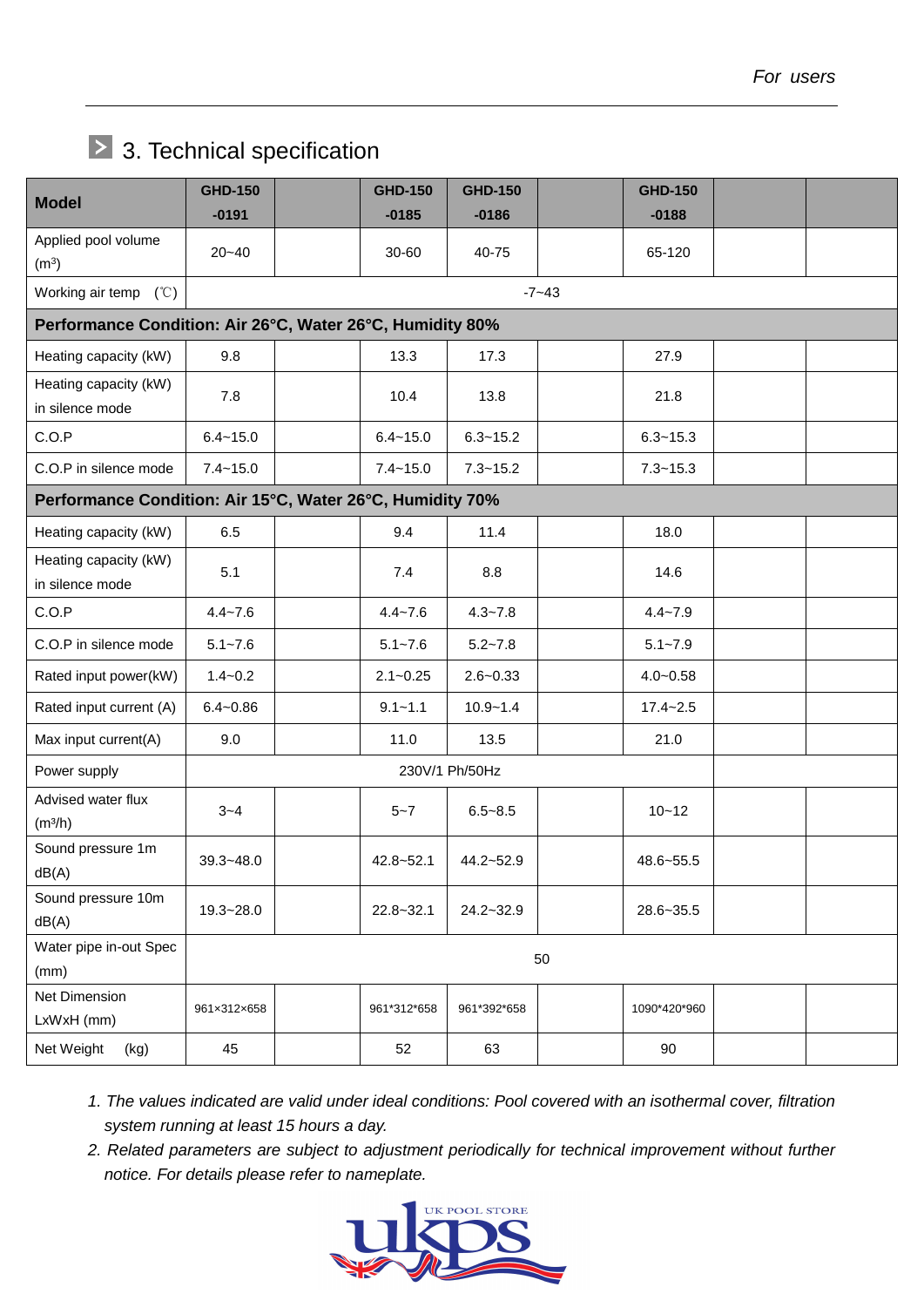The heat pump should be installed in a place with good ventilation



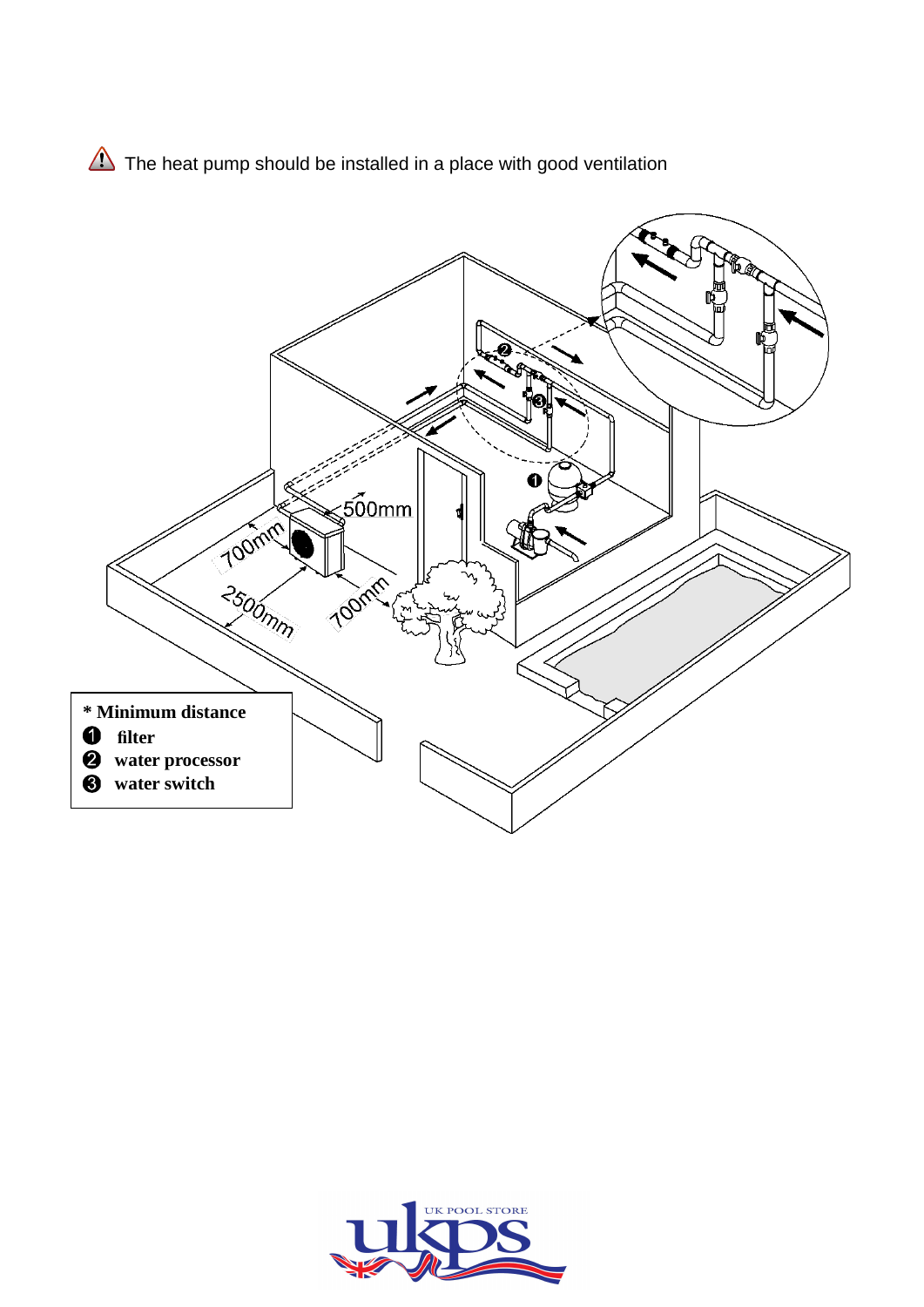| $\mathbf E$<br>$\mathbf C$<br>►<br>$\mathbf{A}$<br>М<br>$\equiv$<br>$\mathbb{L}$<br>w<br>$\circ$<br>W<br>m<br>Ш<br>$\overline{B}$<br>ᆓ<br>А<br>$\approx$<br>ь<br>≂<br>e<br>≂ |     |     |             |     |      |     |    |     |
|------------------------------------------------------------------------------------------------------------------------------------------------------------------------------|-----|-----|-------------|-----|------|-----|----|-----|
| Name<br>Size(mm)<br>Model                                                                                                                                                    | A   | B   | $\mathbf C$ | D   | E    | F   | G  | H   |
| GHD-150-0191                                                                                                                                                                 | 315 | 590 | 312         | 340 | 961  | 280 | 74 | 658 |
| GHD-150-0184                                                                                                                                                                 |     |     |             |     |      |     |    |     |
|                                                                                                                                                                              |     | 590 | 312         |     | 961  | 340 | 74 | 658 |
| GHD-150-0185                                                                                                                                                                 | 315 |     |             | 340 |      |     |    |     |
| GHD-150-0186                                                                                                                                                                 | 395 | 590 | 392         | 420 | 961  | 390 | 74 | 658 |
| GHD-150-0187                                                                                                                                                                 |     |     |             |     |      |     |    |     |
| GHD-150-0188                                                                                                                                                                 | 395 | 720 | 391         | 420 | 1092 | 620 | 74 | 958 |
| GHD-150-0189                                                                                                                                                                 |     |     |             |     |      |     |    |     |

※*Above data is subject to modification without notice.*

- 2.2.2. Heat pump installation.
- $\overline{1}$ ) The frame must be fixed by bolts (M10) to concrete foundation or brackets. The concrete foundation must be solid; the bracket must be strong enough and anti-rust treated;
- ② The heat pump needs a water pump (Supplied by the user). The recommended pump specification-flux: refer to Technical Parameter, Max. lift ≥10m
- ③ When the heat pump is running, there will be condensation water discharged from the bottom, please pay attention to it. Please insert the drainage tube(accessory) into the hole and clip it well, then connect a pipe to drain off the condensation water.

2.2.3. Wiring & protecting devices and cable specification

- $\Omega$  Connect to appropriate power supply, the voltage should comply with the rated voltage of the products.
- ② Well earth the heat pump.
- ③ Wiring must be connected by a professional technician according to the circuit diagram.
- $\overline{4}$  Set breaker or fuse according to the local code (leakage operating current  $\leq$  30mA).
- ⑤ The layout of power cable and signal cable should be orderly and not affecting each other.